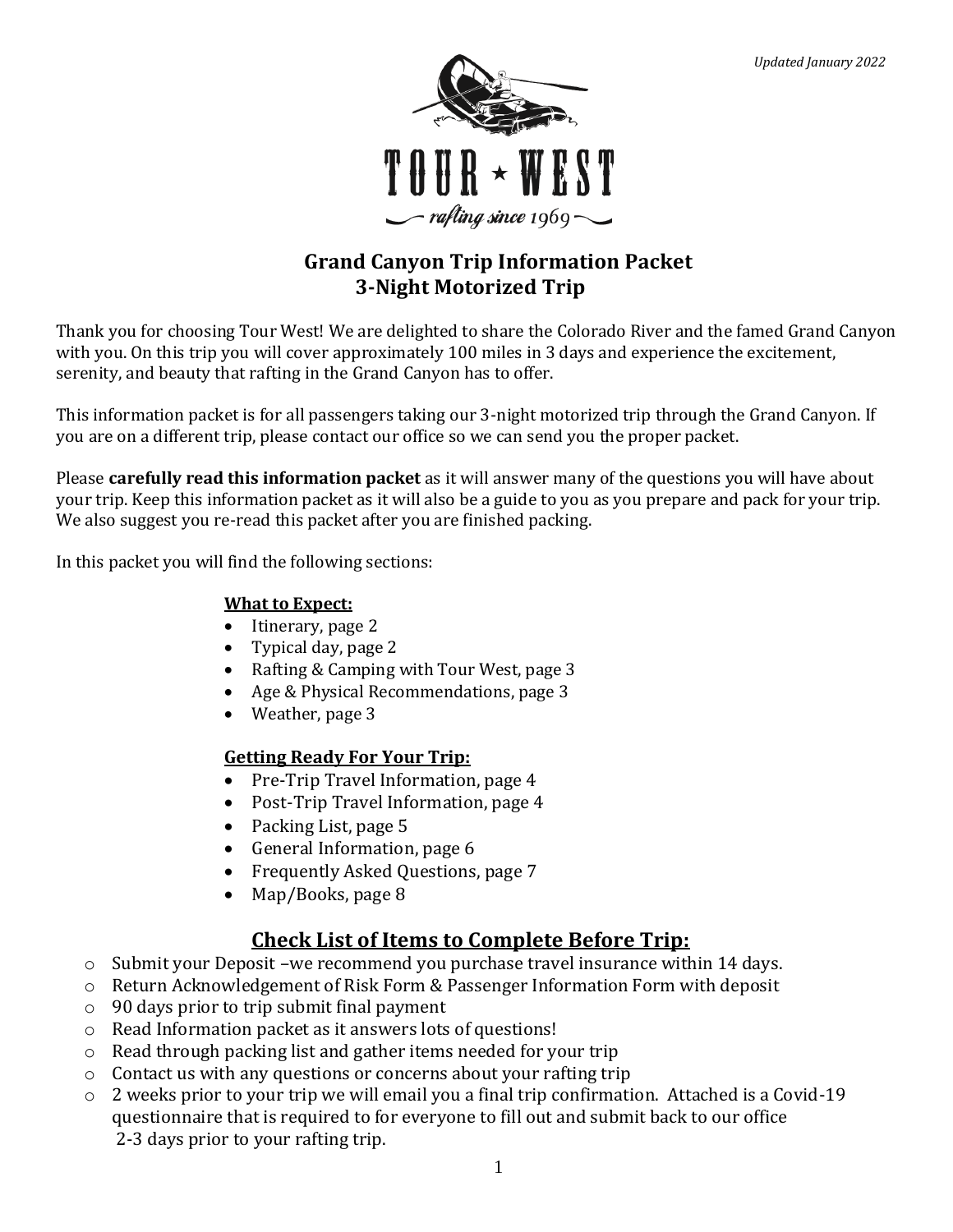#### **Itinerary** *All times listed are for the Pacific Time Zone*

• **Day One:** Your trip meets at the McCarran International Airport in Las Vegas, Nevada. You will meet at Level Zero of Terminal One at **10:30 a.m.** (for more detailed information on exactly where to meet please see the Start of Trip Travel Information section of this packet). From the McCarran Airport you will be shuttled to the Grand Canyon Airlines Terminal where you will board a flight that will take you to the Bar 10 Ranch on the North Rim of the Grand Canyon for your first night stay.

After a short flight (approx. 40 minutes) you will arrive at Bar 10 Ranch and be escorted to the lodge. At the ranch you will be given instructions about sleeping arrangements, meals, and ranch activities. Ranch activities such as horseback riding and skeet shooting, your lunch and dinner this night, sleeping accommodations, and breakfast the next morning are all included in your package. Bar Ten Ranch also offers Four Wheeling tours for an extra charge. Everyone will have the option to participate and pay for this when they arrive at the ranch.

• **Day Two-Day Three:** In the morning you will be taken by helicopter from the Bar 10 Ranch down to the river (approximately a 10 minute ride) where our boats and guides will be waiting for you. Once you arrive at the rafts you will be given a boat and safety orientation by your guides that will include how and where to sit on the rafts, how to hold on, and safety precautions while on the river and in camp.

The remainder of this day and the next will be spent floating calm water, running rapids, and enjoying the majestic beauty of the Lower Grand Canyon. You will spend each night sleeping under the stars along the beaches of the river.

• **Day Four:** After breakfast you will get on your rafts for a short time until a jet boat arrives. You will board the jet boat and take a short ride to the Pearce Ferry Boat Ramp, on Lake Mead. You will then board a bus for your transfer back to the Las Vegas McCarran Airport. If anyone has stored luggage with Grand Canyon Air the bus will make a quick stop at the Boulder Airport to pick that up. If you have stored your luggage there please let the bus driver know when you board. You should arrive at the McCarran Airport at approximately 2:00 p.m. **Please do not book any departure flights before 4:00 p.m. this day!** 

### **Typical Day**

A typical day on the river will include rafting for a few hours at a time, stopping for scenic side-canyon hikes, bathroom breaks, a stop for lunch, and lots of fun, laughter, learning, and excitement in between.

After a full day of river excitement you will arrive in camp. Guests will be given time to find their favorite campsite and then return to the rafts to create a "fire line" which is how we load and unload the rafts. Your help in passing the gear on and off the boat is greatly appreciated and can help you to really feel a part of the whole river experience but if you have physical restrictions or limitations that keep you from participating in this you are not required to.

The first evening in camp your guide will give a demonstration of how to easily assemble the cots you will be sleeping on and will be available if you need any additional help in setting those up. Tour West provides cots, tents (generally only used in case of rain), sleeping bags, sheets, camp chairs, and water-proof gear bags for all of our guest.

While you relax and take in the beautiful surroundings, your guides will prepare dinner. Every night is different but the menu may include fajitas, lasagna, steak and sautéed mushrooms & onions, and other fresh and scrumptious meals.

At night you will relax on a cot under a vast canopy of stars as the fresh air and rhythm of the river lull you to sleep.

Each morning your guides will prepare a hearty breakfast. You will have a chance to enjoy eating before returning to your campsite to take down your cot and pack up your belongings into a dry bag. After bringing your bag down to the boats, guest participate in the fire line once again and then you are off on another adventure filled day.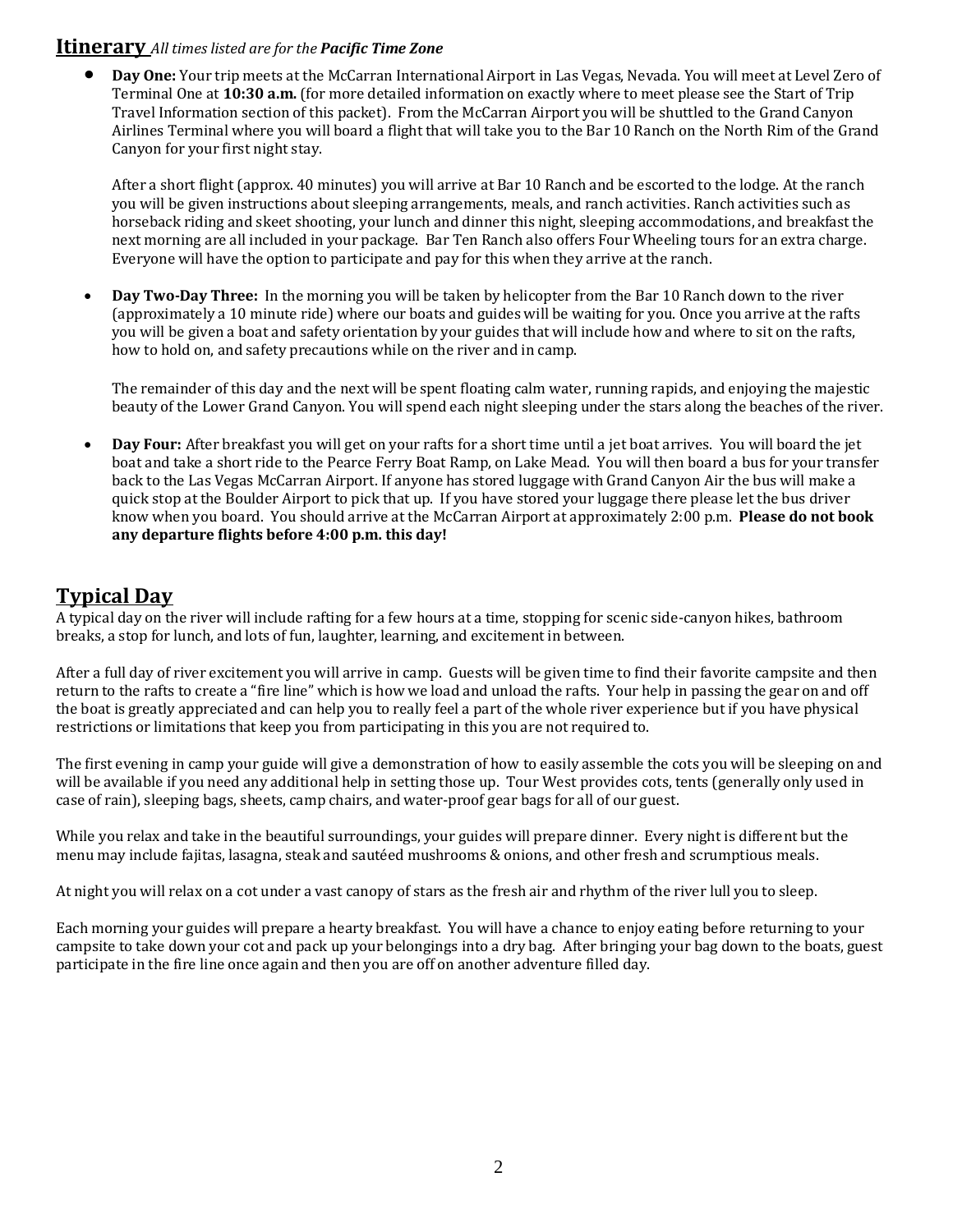## **Rafting & Camping with Tour West**

Whether you have been rafting and camping for years or this is your first experience, Tour West makes it easy. All you need to do is bring your personal items in a soft-sided duffle bag and we will provide the rest. We supply:

- Transportation to Bar Ten Ranch from Las Vegas, NV (plane ride)
- Motel Accommodations the first night of your trip at the Bar Ten Ranch
- All meals while at the Bar Ten Ranch (lunch, dinner & breakfast)
- Helicopter Ride into the Canyon (approximately a 10 minute ride)
- Boats Custom-made, compartmentalized and unsinkable
- Life Jackets of special whitewater design
- Meals all meals on the river starting with lunch the first day and ending with breakfast the last morning.
- Cooking facilities all cooking items including eating utensils
- Camping toilet facilities, toilet paper, and supplies
- Beverages unlimited water, and lemonade. Coffee, tea & hot chocolate in the morning.
- First Aid Kit
- Sleeping Bag with sheet
- Comfortable sleeping pad
- Cot
- Tent (Generally only needed in case of rain)
- Waterproof bag –16"X 33" 108 liters--to put your personal duffel bag into during the trip
- Small water-resistant day bag --9.5"X 20" 22 liters-- (accessible at all times) for personal articles and camera
- Bus ride back to Las Vegas airport (approximately a 3 hour drive)

**Toilet Facilities:** Tour West uses a portable toilet and hand wash system that is set up in camp each day in a secluded location that assures privacy. The toilet is available shortly after you pull into camp until you leave the following day. An orientation concerning the toilet facilities will be given to you at the beginning of your trip by your guides.

### **Age & Physical Recommendations**

We are often asked what the age or physical recommendations are of those who want to take our trips. The recommended minimum age for the trip is 8 years old. We do not have a maximum (We have taken people in their 80's!). We have taken people of all different ages and physical conditions and they have a wonderful time. There are a few things that can make the trip more enjoyable for you if you are able to do.

- Being able to firmly grip ropes or handhold provided while running the rapids.
- Enough agility to climb on and off the rafts—this could be as much as a 2-3 foot reach sometimes on wet or slippery conditions. If you are unable to do this on your own please ask for assistance from a companion or our guide.
- Fit into our Class V lifejacket (max 58" chest) required by the National Park Service.
- Ability to navigate some uneven terrain on hikes and in camp.

Our principle objective is for you and your fellow guest to have an enjoyable, safe and fulfilling experience. If you are concerned about any of these recommendations please call our friendly staff and we will be happy to discuss your specific circumstances. If you have any questions about river rafting and the inherent risks please contact our office.

### **Weather**

We always hope for good weather and usually we get it but you should be prepared for cooler weather and storms. The following chart shows averages in the inner Grand Canyon from April through October. Children and some adults tend to get colder in the warmer summer months and need to be prepared for this possibility.

| Temperature & Precipitation | Apr | May  | lune | Tul | Aug | Sent | 0ct. |
|-----------------------------|-----|------|------|-----|-----|------|------|
| Mean Max Temperature        | 82  |      | 104  | 107 | 103 | 96   | 84   |
| Mean Min. Temperature       | 56  |      |      |     |     |      | 58   |
| Precipitation (inches)      | 47  | .36. | .30  | 84  |     | 97   | .65  |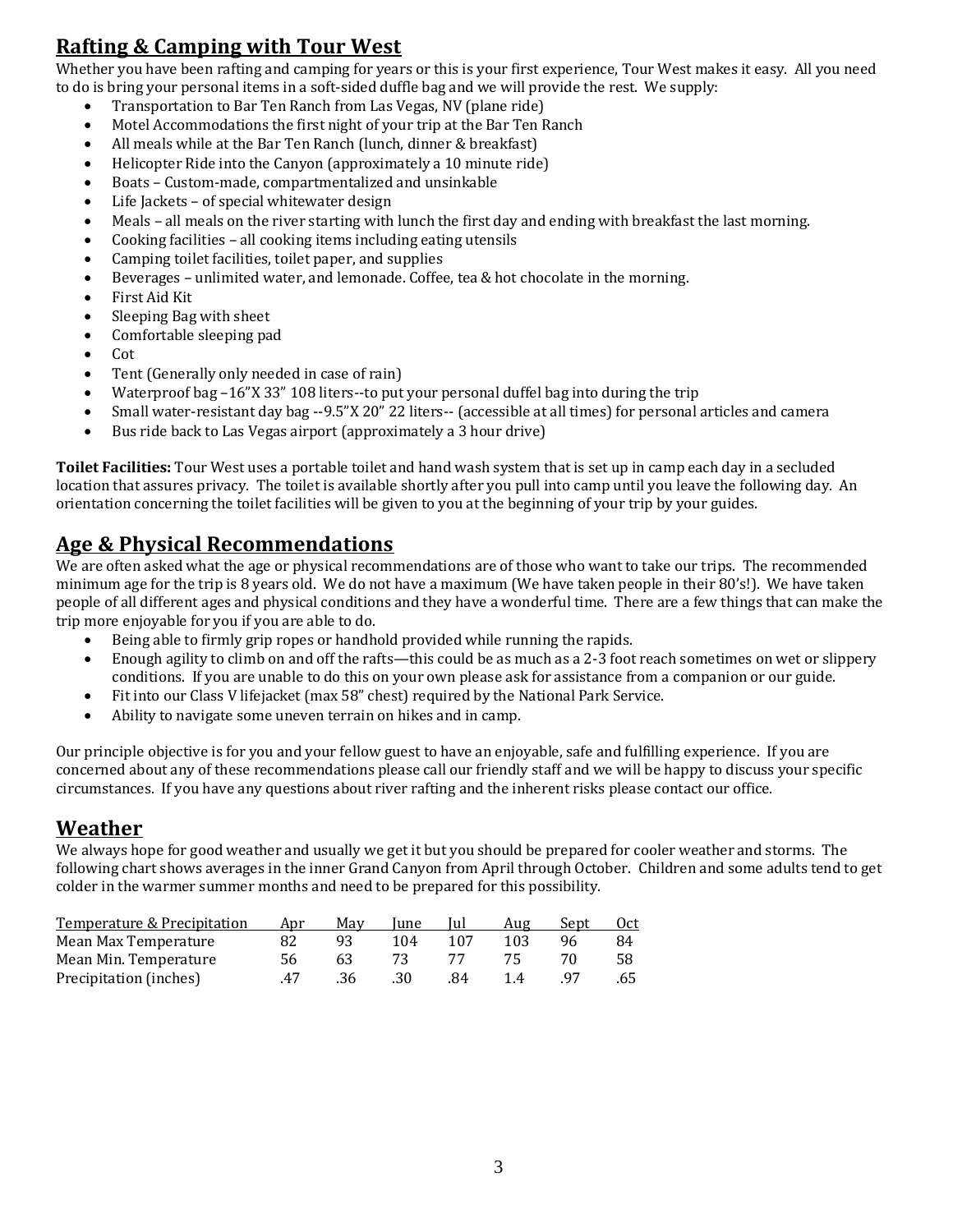# **Pre-Trip Travel Information**

Your trip meets at Terminal One of the McCarran International Airport in Las Vegas, Nevada.

To meet for your flight please go to the information booth outside the one baggage claim area at McCarran airport. The baggage claim area is in Terminal 1. Approximately 20 feet from the booth is a set of escalators with a sign above them reading, "Level Zero" please proceed down the escalator to level zero and out the door to where the shuttle buses are and locate the bus. Your shuttle bus will be there to meet you between **10:30-10:45 a.m.** The shuttle bus will have logos that say Grand Canyon Airlines, Grand Canyon Helicopter, Scenic, and Papillion and should be located either at or near spot 16. You will board the bus and then be shuttled to the Boulder airport. From there you will board a plane for your flight to the Bar 10 Ranch. Please make sure to meet your representative by **10:45 a.m**. pacific time. If for any reason the shuttle bus is not at level zero by 10:55 a.m. to meet you, please call Bar 10 transportation Services at 1-435-628-4010 or call our office at 1-800-453-9107. If you miss the bus please call those same numbers. We will make every effort possible to connect you with your charter flight to Bar Ten Ranch.

Grand Canyon Airlines reserves the right to charge a gas surcharge fee before you board your flight. This fee will range from \$3-\$20 per person depending on the price of gas. This fee is not included in your trip cost. If it is a weekend of the office is closed you will find the contact numbers of who to call on our voicemail. **Please note: the FAA requires anyone who is 18 + years to present photo ID for this flight.** The air crafts used: 19 passenger Twin Otter and 9 passenger Cessna Caravan aircraft.

## **Post-Trip Travel Information**

The river portion of your trip will end at on Lake Mead. After breakfast you will get on your rafts for a short time until a jet boat arrives. You will board the jet boat and take a short ride to the Pearce Ferry Boat Ramp on Lake Mead. You will then board a bus for your transfer back to the Las Vegas McCarran Airport. If anyone has stored luggage with Grand Canyon Air in Boulder the bus will make a quick stop to pick that up. Please let the bus driver know when you board the bus that you need to get luggage in Boulder. You should arrive at the McCarran Airport at approximately 2:00 p.m. **Please do not book any departure flights before 4:00 p.m. this day!** 

Please be aware that at Tour West we do our very best to schedule your transportation needs into and out of a remote area where transportation options can be limited. While the transportation companies we contract with to provide these services are in general reliable and on time, there are occasions when our passengers will experience delays. While these delays are beyond our control, we will always do our best to help you get where you need to be in the quickest and safest way possible.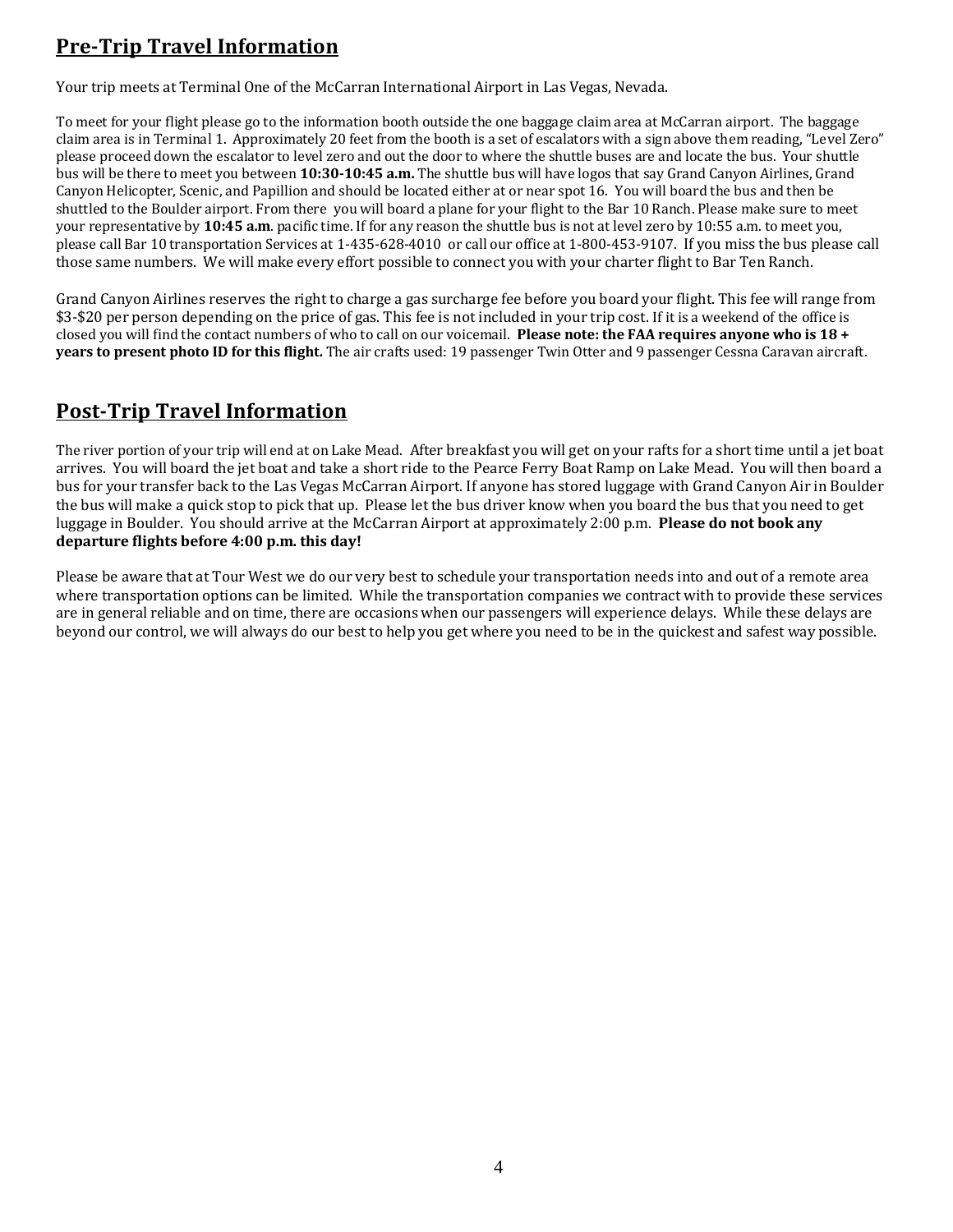# **Packing List**

The following list suggests items you should bring for your trip. When packing please keep in mind that:

- 1. You must limit your gear to 25 pounds (this is required by the flight & helicopter company).
- 2. Your bag should be a soft side duffle bag that is approximately 12"x13"x24" in order to fit in our 16"x33" dry bag we provide you. Our sleeping bag will also fit into this bigger dry bag with your duffel during the rafting trip.

#### **CLOTHING ITEMS ---all items are strongly encouraged to prepare you for a wilderness experience. Water clarity can vary from clear to silty. Clothing can become discolored. Please pack accordingly**

- $\circ$  Two-piece rain suit (Not just for rainstorms. Water temperatures average 50 degrees year round. Quality rain gear offers protection against cold water when running rapids—especially early in the morning.)
- o 1-2 swimsuits
- o 1-2 quick-drying shirts (at least 1 long sleeve)
- o 1 pair of lightweight pants/shorts
- o Underwear
- o Comfortable lounge-wear to put on at camp and for sleeping
- o 2 pair socks in case of sunburn or foot injury
- o 1 lightweight quick-dry hoodie (optional for sun protection)
- o 1 pair quick-drying pants (optional for sun protection)
- o 1 sarong or other wrap-around (optional for sun protection and to keep cool)
- o Lightweight fleece top
- o 2 pair, sturdy sandals or multi-sport shoe that can get wet with good tread and support for hikes (Bedrock, Teva's, or Chaco's are examples).
- o Comfortable footwear for camp (optional—some guest prefer flip flops or other light weight tennis shoes in camp)
- o Hat for sun protection with string or hat clip
- o Gloves for protection while gripping ropes (optional)

#### **COOL WEATHER ITEMS (April, early May & September Trips)**

#### **Children and some adults tend to get colder and may need these items in the summer months.**

- o Neoprene socks-also great for sun protection
	- o Beanie
	- o Mid-weight fleece jacket
- o Lightweight long underwear for sleeping

#### **PERSONAL ITEMS**

- o Personal hygiene products (deodorant, razor, mirror, baby wipes, feminine hygiene products)
- o Face Mask and Buff—required on all trips.
- o Plenty of sunscreen SPF 30+. spray cans strongly discouraged.
- o Sunscreen lip balm with SPF
- o Lotion-Plenty of after-sun moisturizing body/foot lotion and aloe vera. It's dry and you use a lot!
- o Soap and shampoo in small bottles. Leave in conditioner for long hair
- $\circ$  Water bottle with tight fitting lid plus strap or carabineer to hook it to boats during the day.
- o Small towel and wash cloth
- o Tooth brush & toothpaste
- o Small pack of tissues and wet wipes
- o Ziploc bags for storing wet items or keeping things dry
- o Small headlamp or flashlight with extra batteries
- o Bandana
- o Sunglasses with safety strap and back-up pair if needed
- o Camera—waterproof digital camera with extra batteries and memory card recommended
- o Small travel pillow
- o Medication if needed (cool storage is available)
- o All guest 18 or older mush have photo ID available for trip flights
- o Major credit card in case of evacuation or for souvenirs at the Bar Ten Ranch.
- o Cash for gratuities
- o Small container of Hand Sanitizer
- o 2 large 3"-4" carabineers (for clipping day-use bags and water bottles to ropes)

#### **OPTIONAL PERSONAL ITEMS:**

- o Small back-pack for hikes
- $\circ$  Plastic bag for dirty or wet clothing, a few clothes pins and a small rope for drying wet clothing at camp
- o Mile-by-mile river guide book & other books
- o Hiking sticks
- o Playing cards or other free-time games
- o Journal, notebook, pen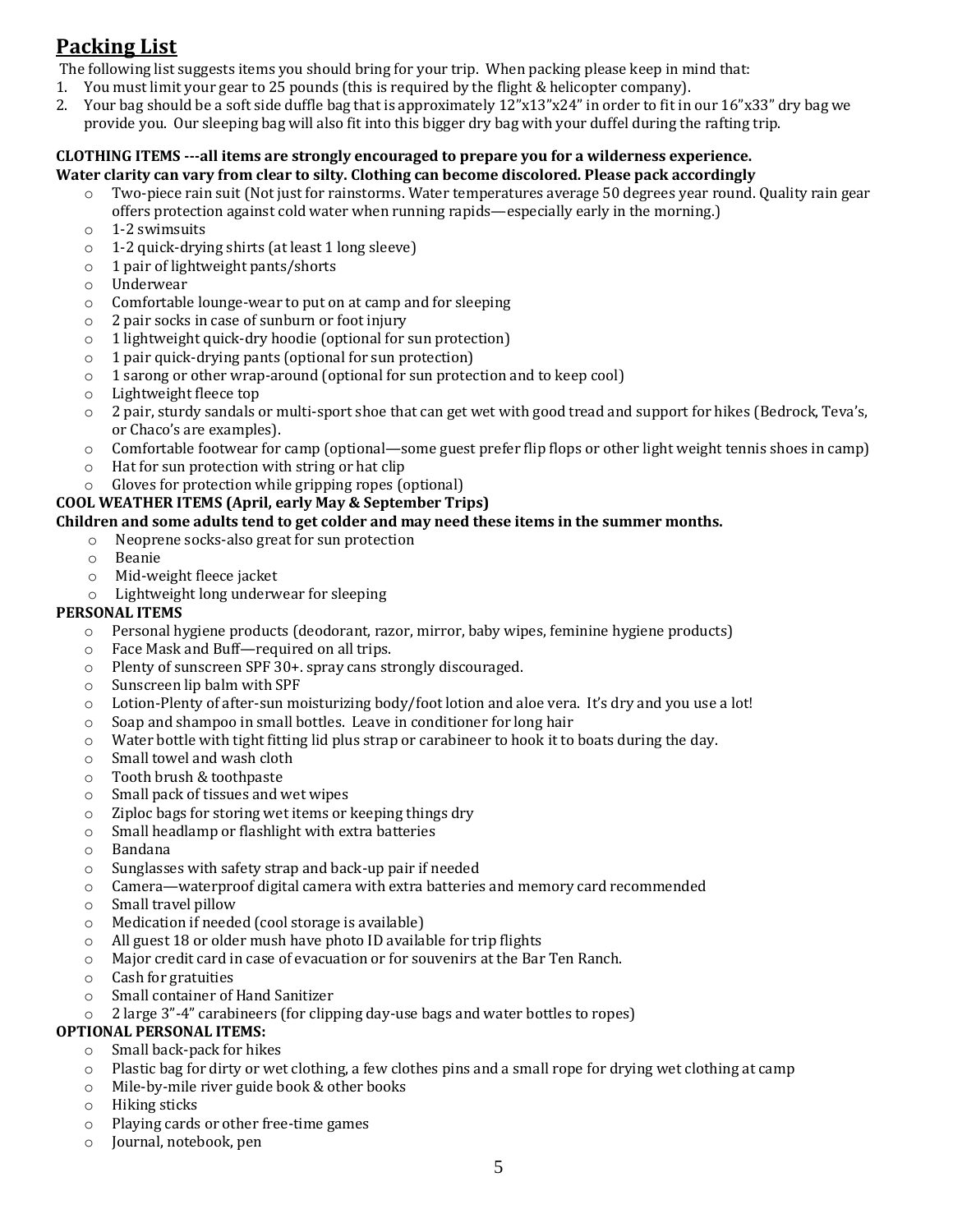## **General Information**

**BEVERAGES:** We provide cold lemonade and water all day long on the boat and in camp in the evening. If you wish to have any other beverages (soda, juices, alcohol, etc.) you must supply your own. Hard liquor should be in plastic containers. Soda, beer, and any additional beverages must be in aluminum cans **(NO GLASS)**. Your beverages will be stowed away by the guides during the day and available to you in the evenings. You may want to mark your cans on the top with a permanent marker.

**VALUABLES:** You will want to have photo ID, a major credit card, and some cash for gratuities. All other valuables and jewelry should be left at home or in a safe location.

GRATUITIES: It is customary upon receiving a satisfactory trip to tip the river crew. It is an acknowledgement of a job well done and greatly appreciated by members of the crew. If you feel a tip is in order, the average runs between 10%-12%. You may leave it with the trip leader and he/she will distribute is among the crew.

**LUGGAGE STORAGE:** The best option if you are staying in Las Vegas before or after your trip is to see if your hotel will store your luggage for you. If that is not an option for you, luggage can also be stored with Grand Canyon Airlines for a fee. At the beginning of your trip you will meet us at McCarran Airport. Bring your extra luggage with you and take it on the shuttle to Boulder, NV where you will depart and spend the first night of your trip at Bar Ten Ranch. While at this small airport you are able to store your luggage with Grand Canyon Airlines. At the end of your trip you will be returned to McCarran Airport BUT if you have stored luggage with Grand Canyon Air please let the bus driver know to make a quick stop at the Boulder Airport to get your extra luggage. You cannot leave any luggage with us in Las Vegas as we have no facilities to store it in, or to have it brought to meet you at the end of the trip.

**CAMERAS & VIDEOS:** We encourage you to bring your cameras with you on your trip of a lifetime! Please keep in mind there is a lot of water and sand and you will need to properly protect your camera. If you bring a phone as your camera we recommend a waterproof case similar to these at Seawag. www.seawagusa.com. If you bring a DSLR we recommend you bring them in a pelican case with a few carabiners to secure it to the raft. Also plan on bringing a portable power bank and a charger as we do not have a way to recharge your cameras. You are welcome to bring a Go Pro Camera. Please make sure you bring a strap for it! Drones are not allowed in the National Parks.

**FISHING –** You may bring a small collapsible fishing rod. You can fish from the shore but not while the boat is underway. You would be fishing mainly for trout. Arizona residents must have an Arizona fishing license. Out of state passenger can purchase a shortterm license at Arizona Fish & Games website: https://www.azgfd.com/license/

**NATIONAL PARK ENTRANCE FEE—**Each person on our trip 15 years or older will be charged a National Park Entrance Fee. If you have a golden eagle or golden age passport into the National Parks please let our office know before your trip so we can deduct this fee. For current park entrance pricing please refer to your invoice or you can contact Tour West at 1-800-453-9107.

**PASSENGER INFORMATION FORM –** We require that each passenger taking our trip fill out our passenger information form. This form will give us more information on how to better serve you while you are traveling with us. Please make sure to include on this form if there are any special physical or medical conditions we should be aware of prior to your trip.

**ACKNOWLEDGEMENT OF RISK FORM-**We require that each passenger sign an acknowledgement of risk form. Anyone under 18 must also have the signature of their parent or legal guardian. This form must be returned to our office prior to your trip.

**CANCELLATION POLICY** – Deposits are non-refundable. Cancellations received between 31 and 60 days prior to departure forfeit one half the tour cost. Cancellations between 30 days and the day of your trip lose the entire tour cost. No shows lose entire tour cost. We are firm with this policy and suggest you purchase cancellation insurance. This would help reimburse you in the event of illness or other unforeseen reasons for cancellations. Forms are available in our office or from your travel agent. This cancellation policy applies per person.

**EMERGENCY INFORMATION –** During the season, you may call us after-hours or on weekends at our regular toll free number (1- 800-453-9107). The message will give you the numbers of those you can contact or you can leave a message and we will get back to you as soon as possible. Please be aware that getting an emergency message to a guest on our river trips, even in the event of a death in the family, will not be possible. The Grand Canyon Park's policy is not to allow the use of helicopters to contact or remove river guests for this type of emergency. Please give our toll free number to family members and have them call us if there is an emergency while you are on the river.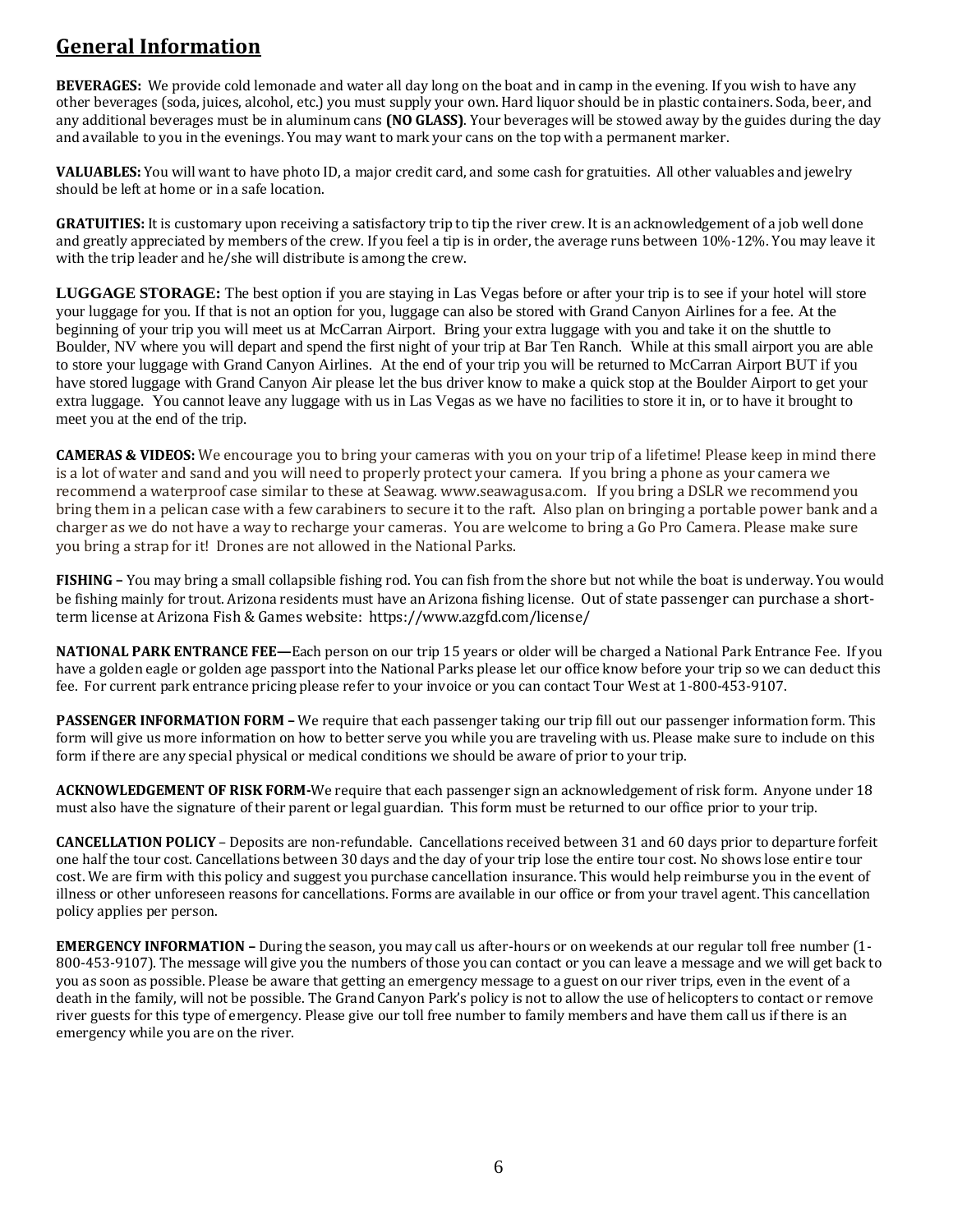# **Frequently Asked Questions**

#### **1. Who will our guides be?**

Tour West feels that we have the best guides in the business. Our guides are all whitewater qualified with an average of fifteen years and hundreds of miles of river experience. Each guide is an accomplished outdoors person with a background in natural history who are all wilderness first responders and have the ability to make each river trip special and memorable.

#### **2. Where and when will I get my river and camping equipment?**

Your waterproof duffle bag, sleeping bag, sleeping pad, sheet, small water-resistant bag and cup will be available when you meet your guide at the river. Your cot and tent will be available at the first night's camp. We recommend you only set up a tent if there is a threat of rain. Nothing beats sleeping under the stars!

#### **3. What items will I have access to during the day?**

Every morning your waterproof duffle bag containing your sleeping gear and clothing will be loaded on the boat and packed away for the day. Your small water-resistant bag is used to store any of the items that you will need to get to during the day, such as sun screen, hat, camera, water bottle, etc.

#### **4. What is the menu like?**

We take pride in offering well-rounded meals that are very appetizing with sufficient quantities for everyone. Breakfast items include many traditional favorites from pancakes to omelets, fresh fruits and juices. Lunches are a favorite for many with a variety of deli meats and cheeses, salads, chips and cookies. At the end of the day you are ready for a hardy meal expertly prepared under a western sky. You'll have fresh salads, chicken, steak, side dishes, and of course, desserts. All meals include water and lemonade to drink.

NOTE: If you have a special diet or allergies, please inform us of your specific needs so that we can determine how to best accommodate you.

#### 5. **Where will I bathe?**

The river is always cold, 50 degrees Fahrenheit which makes bathing in the river challenging. Some campsites have great beaches for bathing while others don't so we encourage you to bring baby wipes or face wipes. If you are comfortable bathing in the river be ready to brave the cold. We recommend you jump in quick, jump out, lather up, jump in, quick rinse, jump out. Leave in conditioner is helpful with longer hair. Lotion is also great after a bath as the air is extremely dry. Although the water in the side streams is generally warmer and it may be tempting to bathe there, soap is strictly prohibited and only allowed in the main river. We do not recommend you bring solar showers because they are difficult to store and difficult to use on the river.

#### **6. Why is the water so cold?**

The river water is released from Glen Canyon Dam on Lake Powell. The water is taken from deep in the lake and is approximately 50 degrees. It only warms up about 1 degree every 20 miles.

#### **7. What about bugs and snakes?**

The Grand Canyon is a very friendly place to camp. Being a desert environment, mosquitoes and flying insects are not generally a problem. Snakes and scorpions are seldom seen. Most trips will have the thrill of seeing Desert Big Horn Sheep and many varieties of canyon birds.

#### **8. Can we expect rain?**

We never know for sure when it will rain, so even if you are taking a mid-summer trip be sure to bring a two piece rain suit! Ponchos are not recommended.

#### **9. What are the toilet facilities like on a river trip?**

During the day, all urine must go directly into the river. Which means squatting/standing near the river's edge or wading in. There will be pit stops during the day, but if you have to go tell the guide so they can find a good place to pull over. If you need to poop during the day, the guides have a portable toilet system. Each evening we set up [a camp toilet](https://raftarizona.com/number-two-with-a-view/) for solid waste, while urine continues to go into the river. At the hand wash station we have a "key" so you aren't disturbed while using the toilet. The guides will explain the details of the sanitation and bathroom procedures in greater detail during on-river orientation.

For women who may be on their period while on your river trip, it's helpful to plan ahead and pack for the unexpected. If you will be using tampons, bring a ['Go With Your Flow Pack'](https://animosa.co/shopgwyf) or several Ziploc bags and plenty of baby wipes. Make sure you keep these supplies handy during the day, in your provided day dry bag. When you change during the day, you can wrap the trash in a baby wipe, put that in a Ziploc and dispose of it in the boat trash system. As you will get wet a lot on your river trip, using pads is not recommended.